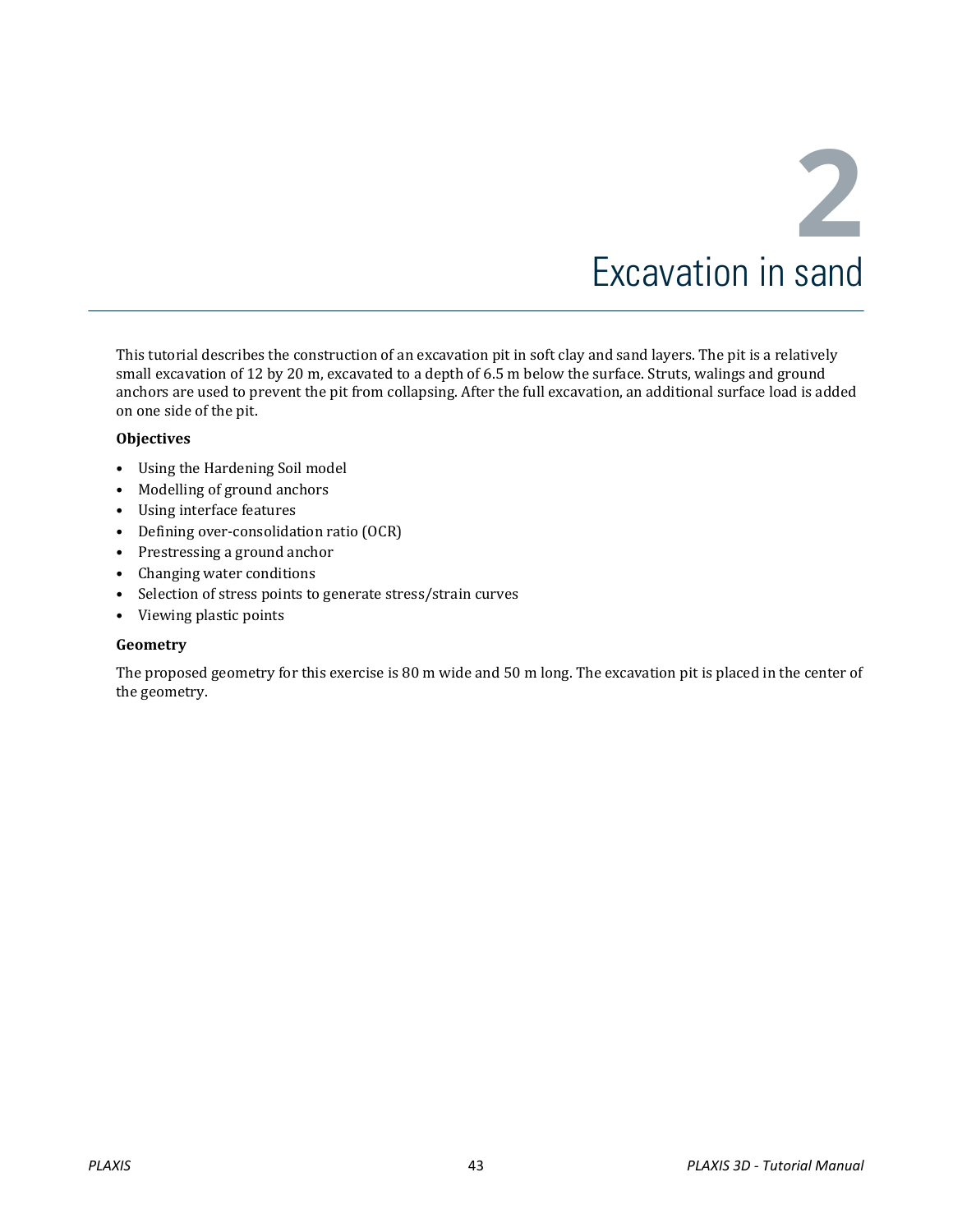

*Figure 29: Top view of the excavation pit*

The figure below shows a cross section of the excavation pit with the soil layers. The clay layer is considered to be impermeable.



*Figure 30: Cross section of the excavation pit with the soil layers*

# 2.1 Create a new project

To create the geometry model, follow these steps:

**1.** Start a new project.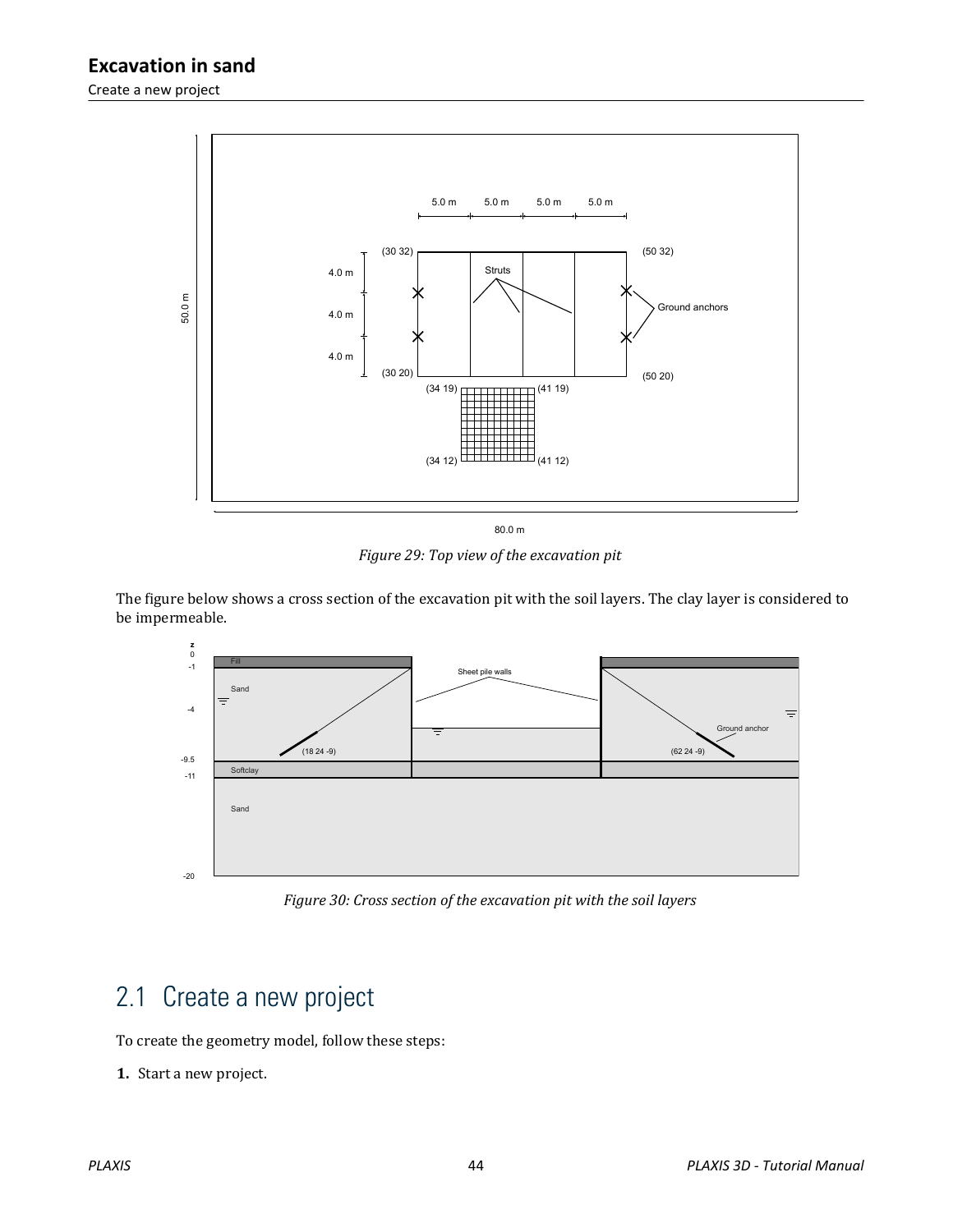<span id="page-2-0"></span>Define the soil stratigraphy

- **2.** Enter an appropriate title for the project.
- **3.** Define the limits for the soil contour as
	- **a.**  $x_{\text{min}} = 0.0$  and  $x_{\text{max}} = 80.0$ ,
	- **b.**  $y_{\text{min}} = 0.0$  and  $y_{\text{max}} = 50.0$ .

# 2.2 Define the soil stratigraphy

In order to define the soil layers, a borehole needs to be added and material properties must be assigned. As all soil layers are horizontal, only a single borehole is needed.

- **1.** Click the **Create borehole** button **Figure 2** and create a borehole at (0 0 0). The **Modify soil layers** window pops up.
- **2.** Add 4 layers with bottom levels at -1, -9.5, -11, -20.
- **3.** Set the **Head** in the borehole column to -4 m.

# 2.3 Create and assign the material data sets

A number of materials need to be defined for the different soil layers. The material properties are shown in Table 5 (on page 45) .

| Table 5: Material properties for the soil layers |  |  |  |
|--------------------------------------------------|--|--|--|
|--------------------------------------------------|--|--|--|

| <b>Property</b>                       | <b>Name</b>             | <b>Fill</b>        | <b>Sand</b>        | <b>Soft Clay</b>   | <b>Unit</b>              |  |  |  |
|---------------------------------------|-------------------------|--------------------|--------------------|--------------------|--------------------------|--|--|--|
| General                               |                         |                    |                    |                    |                          |  |  |  |
| Soil model                            | Model                   | Hardening<br>Soil  | Hardening<br>Soil  | Hardening<br>Soil  |                          |  |  |  |
| Drainage type                         | Type                    | Drained            | Drained            | <b>Undrained A</b> | $\overline{\phantom{a}}$ |  |  |  |
| Unsaturated unit weight               | Yunsat                  | 16.0               | 17.0               | 16.0               | $kN/m^3$                 |  |  |  |
| Saturated unit weight                 | $\gamma_{\text sat}$    | 20.0               | 20.0               | 17.0               | $kN/m^3$                 |  |  |  |
| <b>Mechanical</b>                     |                         |                    |                    |                    |                          |  |  |  |
| Secant stiffness for CD triaxial test | $E_{50}$ <sup>ref</sup> | $2.2 \cdot 10^{4}$ | $4.3 \cdot 10^{4}$ | $2.0 \cdot 10^{3}$ | kN/m <sup>2</sup>        |  |  |  |
| Tangent oedometer stiffness           | $E_{oed}$ ref           | $2.2 \cdot 10^{4}$ | $2.2 \cdot 10^4$   | $2.0 \cdot 10^{3}$ | kN/m <sup>2</sup>        |  |  |  |
| Unloading/reloading stiffness         | $E_{ur}$ <sup>ref</sup> | $6.6 \cdot 10^{4}$ | $1.29 \cdot 10^5$  | $1.0 \cdot 10^{4}$ | kN/m <sup>2</sup>        |  |  |  |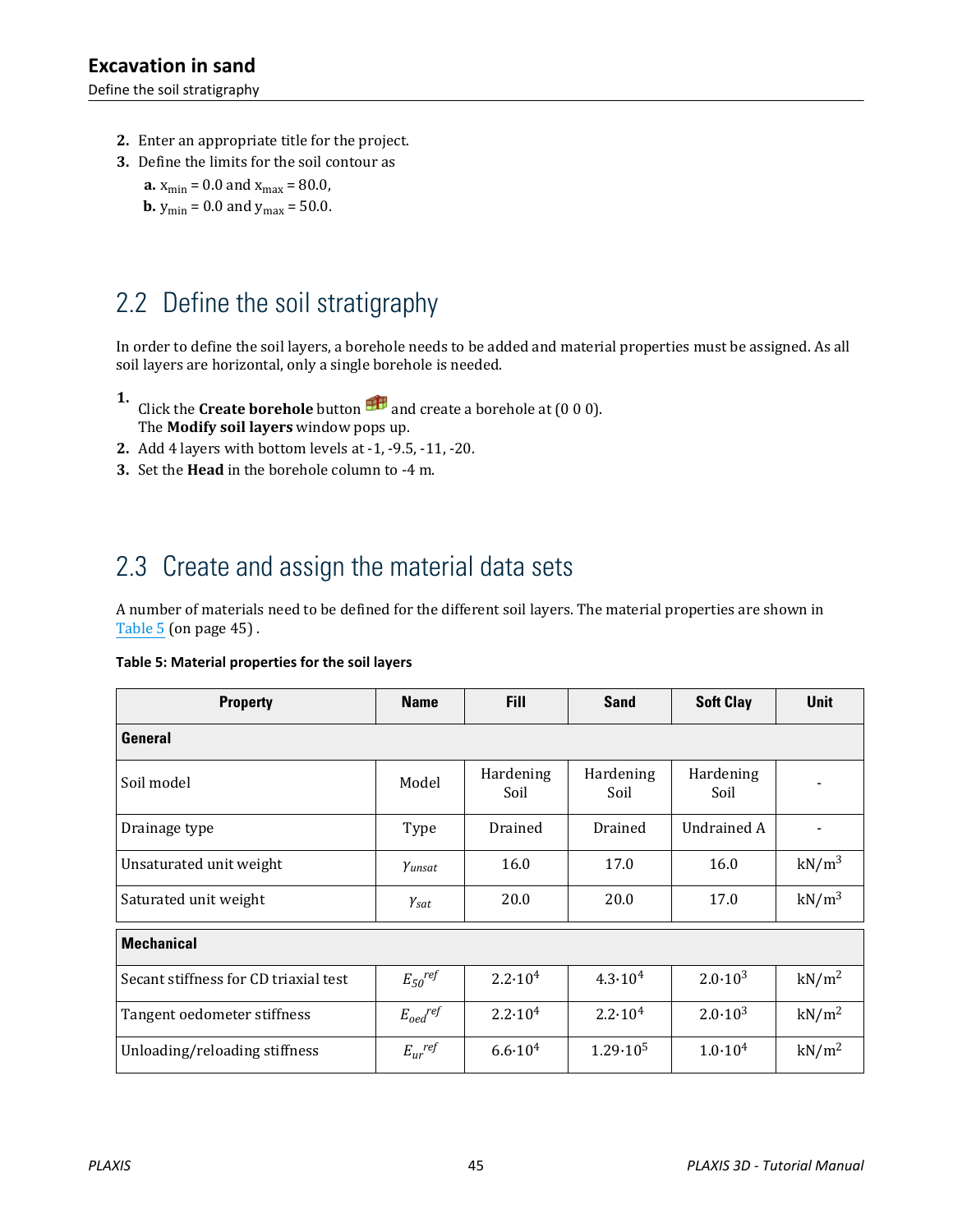Create and assign the material data sets

| <b>Mechanical</b>                                 |                          |              |              |           |                          |  |
|---------------------------------------------------|--------------------------|--------------|--------------|-----------|--------------------------|--|
| Poisson's ratio                                   | $v'_{ur}$                | 0.2          | 0.2          | 0.2       | $\overline{\phantom{a}}$ |  |
| Power for stress level dependency of<br>stiffness | m                        | 0.5          | 0.5          | 1.0       |                          |  |
| Cohesion                                          | $c'_{ref}$               | $\mathbf{1}$ | $\mathbf{1}$ | 5         | kN/m <sup>2</sup>        |  |
| Friction angle                                    | $\varphi'(phi)$          | 30.0         | 34.0         | 25        | $\circ$                  |  |
| Dilatancy angle                                   | $\psi(psi)$              | 0.0          | 4.0          | 0.0       | $\circ$                  |  |
| <b>Interfaces</b>                                 |                          |              |              |           |                          |  |
| Strength determination                            | $\frac{1}{2}$            | Manual       | Manual       | Manual    |                          |  |
| Interface reduction factor                        | $R_{inter}$              | 0.65         | 0.7          | 0.5       |                          |  |
| <b>Initial</b>                                    |                          |              |              |           |                          |  |
| $K_0$ determination                               | $\overline{\phantom{a}}$ | Automatic    | Automatic    | Automatic |                          |  |
| Pre-overburden pressure                           | POP                      | 0.0          | 0.0          | 0.0       |                          |  |
| Over-consolidation ratio                          | 0CR                      | 1.0          | 1.0          | 1.5       |                          |  |

**1.** Click the **Materials** button  $\mathbf{I}$  in the side toolbar. The **Material sets** window pops up.

- **2.** Create a new data set under **Soil and interfaces** set type.
- **3.** Identify the new data set as Fill.
- **4.** From the **Material model** drop-down menu, select Hardening Soil model. In contrast with the Mohr-Coulomb model, the Hardening Soil model takes into account the difference in stiffness between virginloading and unloading-reloading. For a detailed description of the Hardening Soil model, see the Material Models Manual.
- **5.** Define the saturated and unsaturated unit weights according to [Table 5](#page-2-0) (on page 45).
- **6.** In the **Mechanical** tabsheet, enter values for  $E_{50}^{ref}$ ,  $E_{oed}^{ref}$ ,  $E_{ur}^{ref}$ ,  $m$ ,  $c'_{ref}$ ,  $\varphi'_{ref}$ ,  $\psi$  and  $v'_{ur}$ .
- **7.** As no consolidation will be considered in this exercise, the permeability of the soil will not influence the results. Therefore, the default values can be kept in the **Groundwater** tabsheet.
- **8.** In the **Interfaces** tabsheet, in the **Strength** box select **Manual** and enter a value of 0.65 for the parameter Rinter.

This parameter relates the strength of the interfaces to the strength of the soil, according to the equations:

 $c_i = R_{inter}c_{soil}$  and tan $\varphi_i = R_{inter}$  tan $\varphi_i$  stan $\varphi_{soil}$ 

Hence, using the entered R<sub>inter</sub>-value gives a reduced interface friction and interface cohesion (adhesion) compared to the friction angle and the cohesion in the adjacent soil.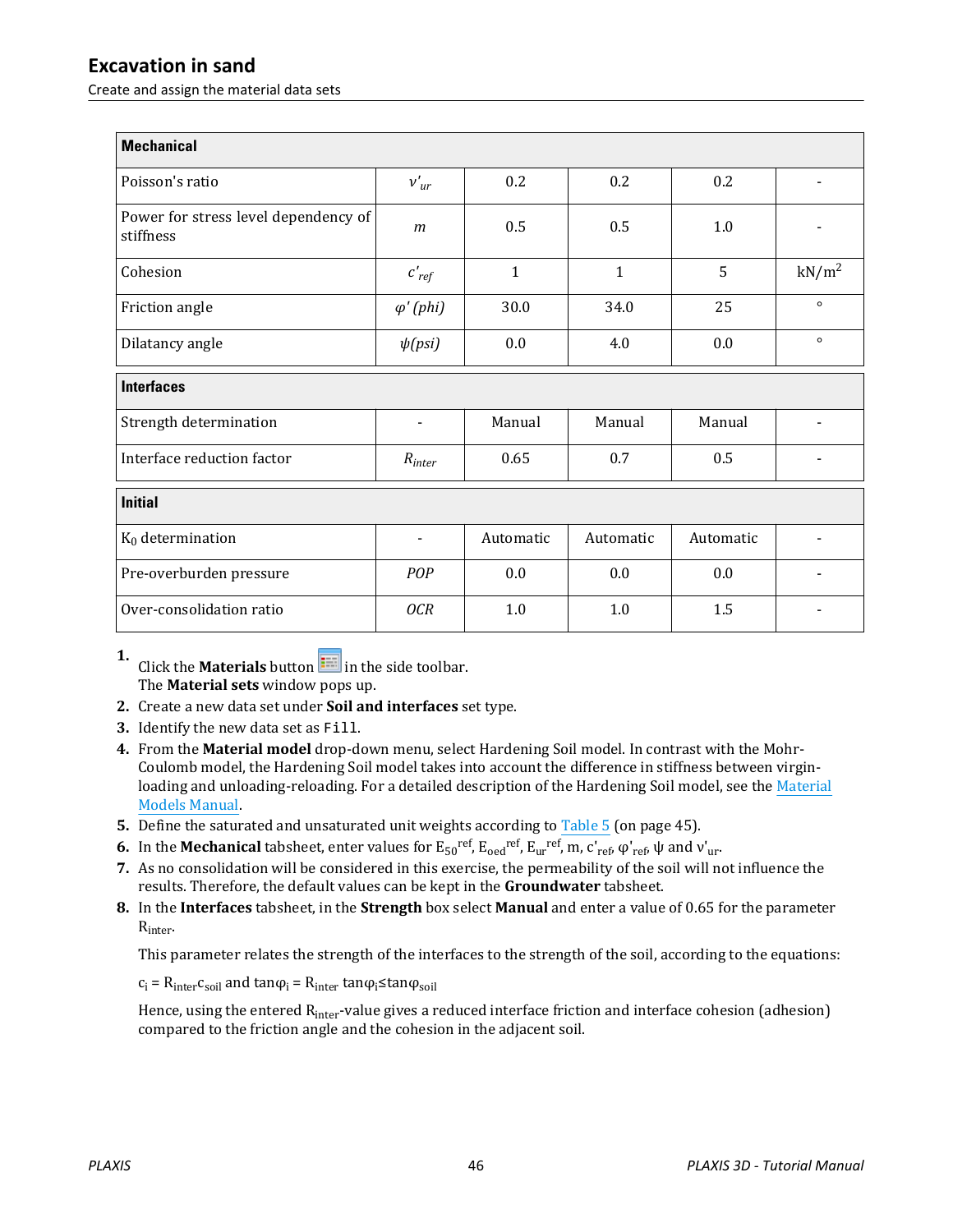#### <span id="page-4-0"></span>**Note:**

- When the **Rigid** option is selected in the **Strength** drop-down list, the interface has the same strength properties as the soil ( $R<sub>inter</sub> = 1.0$ ).
- Note that a value of  $R<sub>inter</sub> < 1.0$ , reduces the strength as well as the stiffness of the interface (for more information see the Reference Manual PLAXIS 3D ).
- **9.** In the **Initial** tabsheet, define the OCR-value according to [Table 5](#page-2-0) (on page 45).
- **10.** Click **OK** to close the window.
- **11.** After closing the **Material sets** window, click the **OK** button to close the **Modify soil layers** window.
- **12.** In the **Soil mode** right-click the upper soil layer. Select **Soil\_1** > **Set material** > **Fill**.
- **13.** In the same way assign the **Soft Clay** material to the soil layer between y = -9.5 m and y = -11.0 m.
- **14.** For the remaining two soil layers assign the **Sand** material.

**Note:** The **Tension cut-off** option is activated by default at a value of 0 kN/m<sup>2</sup> . This option is found in the tabsheet **Mechanical** > **Strength** > **Tension**. Here the **Tension cut-off** value can be changed or the option can be deactivated entirely.

# 2.4 Define the structural elements

The creation of walings and struts, ground anchors, sheet pile walls and surface loads is described below.

## 2.4.1 Walings and Struts

The material properties for the structural elements are shown in the Table 6 (on page 47). These are needed for defining the material in a later step.

### **Table 6: Material properties of waling and strut**

| <b>Property</b>    | <b>Name</b>      | <b>Strut</b> | <b>Waling</b> | <b>Unit</b>              |  |  |
|--------------------|------------------|--------------|---------------|--------------------------|--|--|
| General            |                  |              |               |                          |  |  |
| Material type      | Type             | Elastic      | Elastic       | $\overline{\phantom{0}}$ |  |  |
| Unit weight        | $\mathcal{V}$    | 78.5         | 78.5          | kN/m <sup>3</sup>        |  |  |
| <b>Mechanical</b>  |                  |              |               |                          |  |  |
| Cross section type | Type             | User-defined | User-defined  | $\overline{\phantom{0}}$ |  |  |
| Cross section area | $\boldsymbol{A}$ | 0.007367     | 0.008682      | m <sup>2</sup>           |  |  |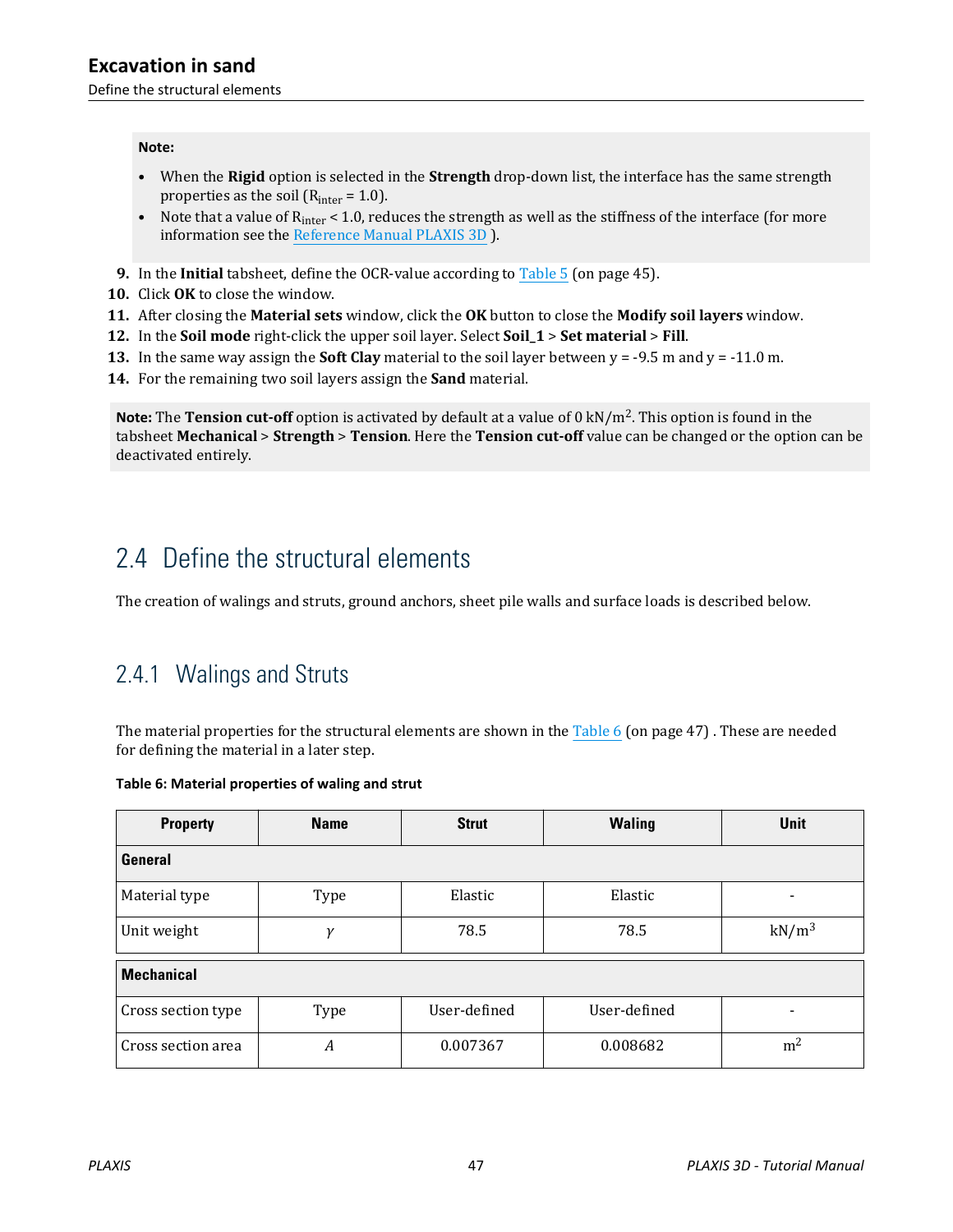Define the structural elements

| <b>Mechanical</b> |                |                       |                       |                   |
|-------------------|----------------|-----------------------|-----------------------|-------------------|
| Moment of Inertia | 12             | $5.073 \cdot 10^{-5}$ | $3.66 \cdot 10^{-4}$  | m <sup>4</sup>    |
|                   | 1 <sub>3</sub> | $5.073 \cdot 10^{-5}$ | $1.045 \cdot 10^{-4}$ | m <sup>4</sup>    |
| Young's modulus   |                | $2.1 \cdot 10^8$      | $2.1 \cdot 10^8$      | kN/m <sup>2</sup> |

- **1.** Click the **Structures** tab to proceed with the input of structural elements in the **Structures mode** .
- **2.**  $\leftrightarrow$  Create a surface between (30 20 0), (30 32 0), (50 32 0) and (50 20 0).
- **3. Extrude the surface to**  $z = -1$ **,**  $z = -6.5$  **and**  $z = -11$ **.**
- **4.** Right-click on the deepest created volume (between z = 0 and z = -11) and select **Decompose into surfaces**.
- **5.** Delete the top surfaces (2 surfaces). An extra surface is created as the volume is decomposed.
- **6.** Hide the excavation volumes (do not delete).

The eye button in the **Model explorer** and the **Selection explorer** trees can be used to hide parts of the model and simplify the view. A hidden project entity is indicated by a closed eye.

- **7.** Click the **Create structure** button .
- **8.**

 Create beams (*walings*) around the excavation perimeter at level z=-1m. Press **<Shift>** and keep it pressed while moving the mouse cursor in the -z-direction. Stop moving the mouse as the z-coordinate of the mouse cursor is -1 in the cursor position indicator. Note that as you release **<Shift>**, the z-coordinate of the cursor location does not change. This is an indication that you can draw only on the xy-plane located at z = -1.

- **9.** Click on (30 20 -1), (30 32 -1), (50 32 -1), (50 20 -1), (30 20 -1) to draw the walings. Click on the right mouse button to stop drawing walings.
- **10.**  $\sqrt{\frac{25}{3}}$  Create a beam (*strut*) between (35 20 -1) and (35 32 -1). Press **<Esc>** to end defining the strut.
- **11.** Create data sets for the walings and struts according to [Table 6](#page-4-0) (on page 47) and assign the materials **Create** accordingly.
- **12.**  $\frac{1}{2}$   $\frac{1}{2}$   $\frac{1}{2}$  Copy the strut into a total of three struts at x = 35 (existing), x = 40, and x = 45.

The created struts and walings can be seen in [Figure 31](#page-6-0) (on page 49)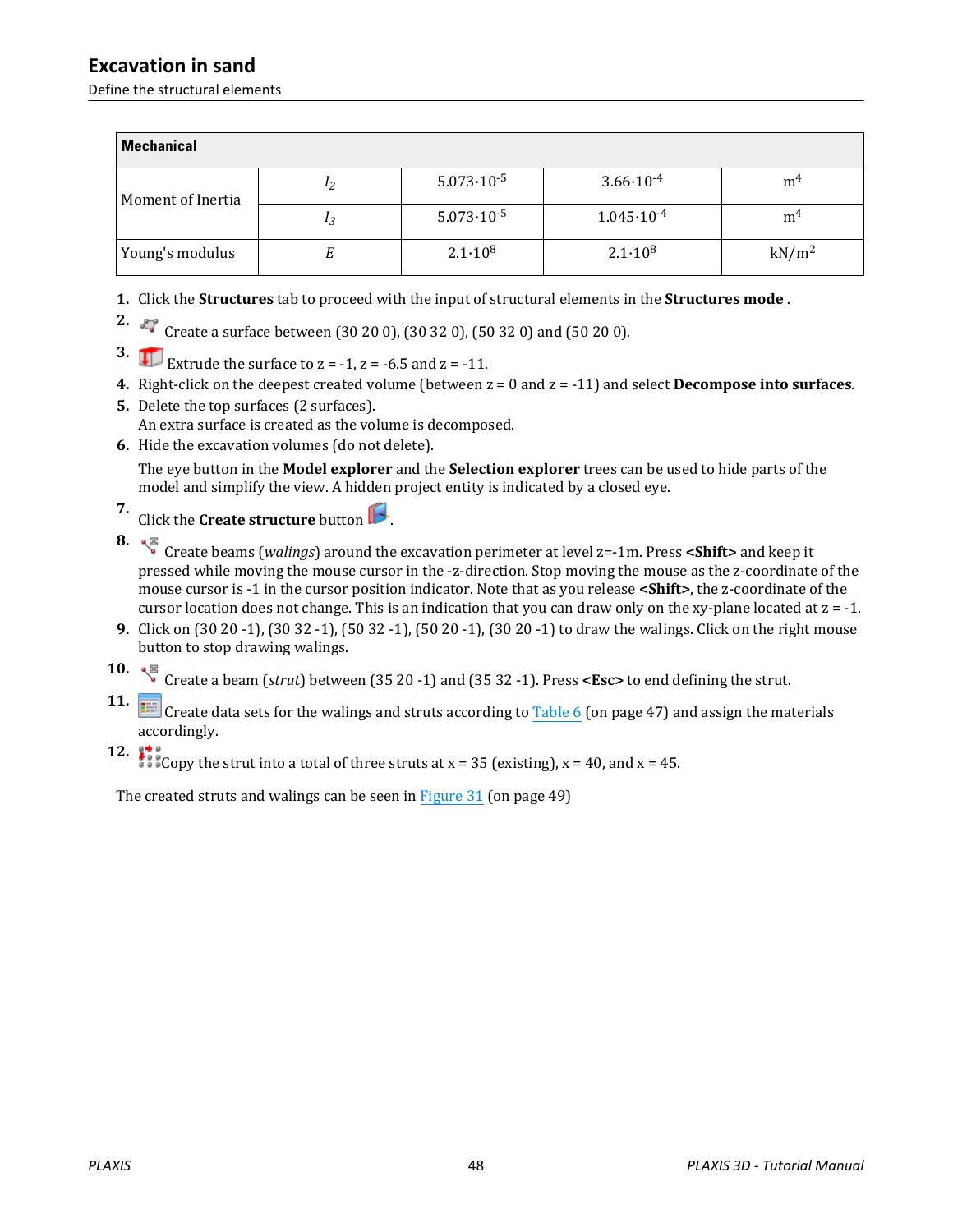<span id="page-6-0"></span>

*Figure 31: Visualization of struts and walings - Structures mode*

## 2.4.2 Ground anchors

The material properties for the structural elements are shown in Table 7 (on page 49) and Table 8 (on page 49). These are needed for defining the material in a later step.

| <b>Property</b> | <b>Name</b> | <b>Node-to-node anchor</b> | <b>Unit</b> |
|-----------------|-------------|----------------------------|-------------|
| Material type   | Type        | Elastic                    | -           |
| Axial stiffness | EΑ          | $6.5 \cdot 10^5$           | kN          |

| Table 8: Material properties of the embedded beams (grout body) |  |  |  |
|-----------------------------------------------------------------|--|--|--|
|                                                                 |  |  |  |

| <b>Property</b> | <b>Name</b> | <b>Grout</b> | <b>Unit</b> |
|-----------------|-------------|--------------|-------------|
| General         |             |              |             |
| Material type   | Type        | Elastic      | $\,$        |
| Unit weight     | 11          | 24           | $kN/m^3$    |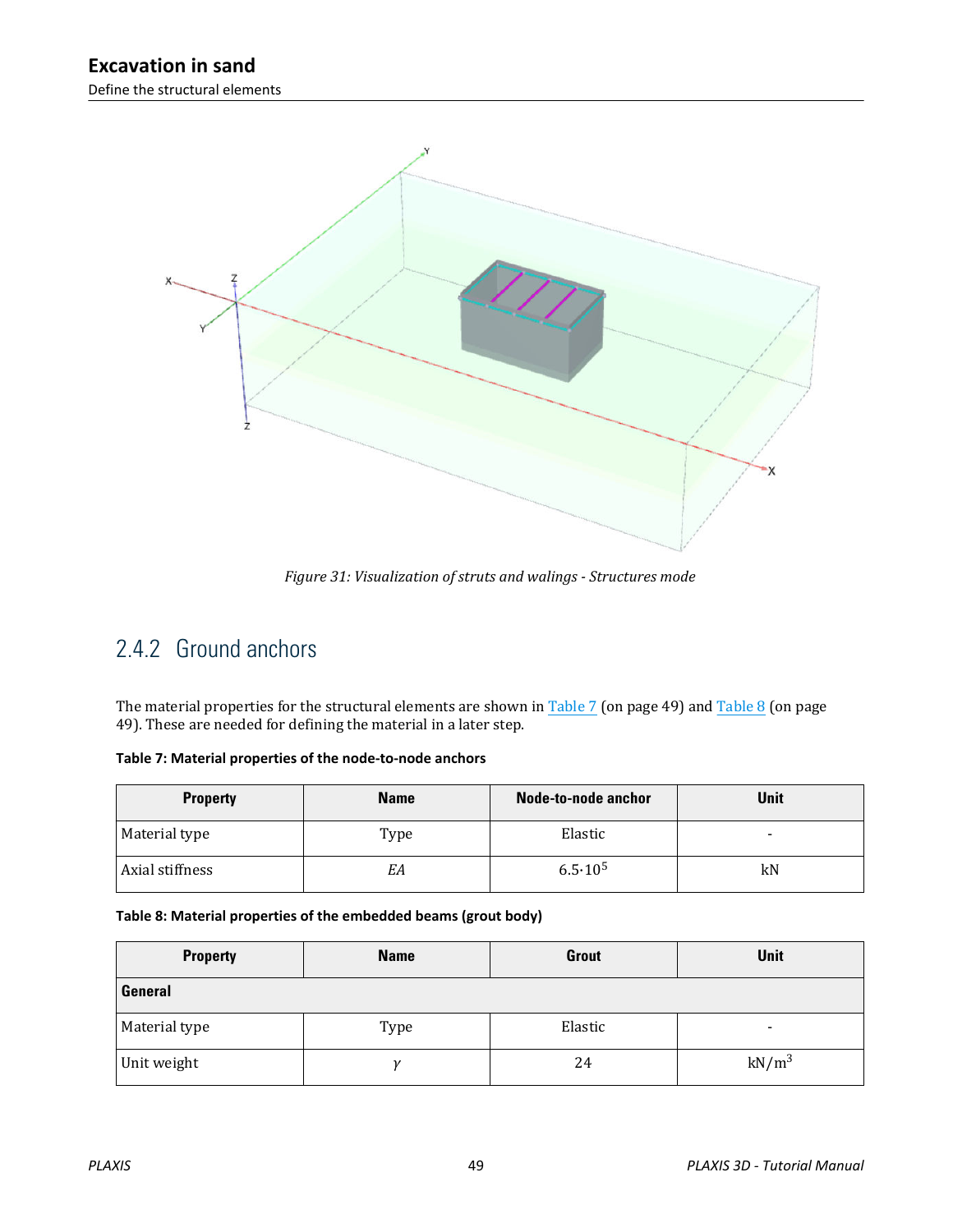Define the structural elements

| <b>Mechanical</b>                                        |                      |                     |                   |
|----------------------------------------------------------|----------------------|---------------------|-------------------|
| Cross section type                                       | Type                 | Predefined          | ٠                 |
| Predefined cross section<br>type                         | Type                 | Solid circular beam |                   |
| Diameter                                                 | ٠                    | 0.14                | m                 |
| Young's modulus                                          | E                    | $3.10^{7}$          | kN/m <sup>2</sup> |
| Axial skin resistance                                    | Type                 | Linear              |                   |
| Skin resistance at the top<br>of the embedded beam       | $T_{skin,start,max}$ | 200                 | kN/m              |
| Skin resistance at the<br>bottom of the embedded<br>beam | $T_{skin,end,max}$   | 0.0                 | kN/m              |
| Base resistance                                          | $F_{max}$            | 0.0                 | kN                |

In PLAXIS 3D ground anchors can be modelled using the Node-to-node anchor and the Embedded beam options as described as follows:

**1.**  $\sim$  First the ungrouted part of the anchor is created using the Node-to-node anchor feature. Start creating the structure by clicking the create line on the side tool bar and selecting the **Create node-to-node anchor** button.

- **2.** To create the ungrouted part of the first ground anchor click on the command line and type 30 24 -1 21 24 -7. Press **<Enter>** and **<Esc>**
- **3.** Create a node-to-node anchor between the points (50 24 -1) and (59 24 -7).
- **4.** The *grouted part of the anchor* is created using the **Embedded beam** option. Create embedded beams between (21 24 -7) and (18 24 -9) and between (59 24 -7) and (62 24 -9). Set the Behaviour to Grout body (for more information see the Reference Manual PLAXIS 3D ).
- **5.** Create a data set for the embedded beam and a data set for the node-to-node anchor according to [Table 7](#page-6-0) (on page 49) and [Table 8](#page-6-0) (on page 49) respectively. Assign the data sets to the node-to-node anchors and to the embedded beams.

**Note:** The colour indicating the material set assigned to the entities in project can be changed by clicking on the Colour box of the selected material set and selecting a colour from the **Colour** part of the window.

- **6.** The remaining grouted anchors will be created by copying the defined grouted anchor. Click on the Select button and click on all the elements composing both of the ground anchors keeping **<Ctrl>** pressed.
- 

**7. 12** Use the Create array function to copy both ground anchors (2 embedded beams + 2 node-to-node anchors) into a total of 4 complete ground anchors located at  $y = 24$  and  $y = 28$ . To do this, insi the array function on the Shape drop-down menu select the 1D in y direction option, then define number of colums as 2 and the Distance between columns as 4 m.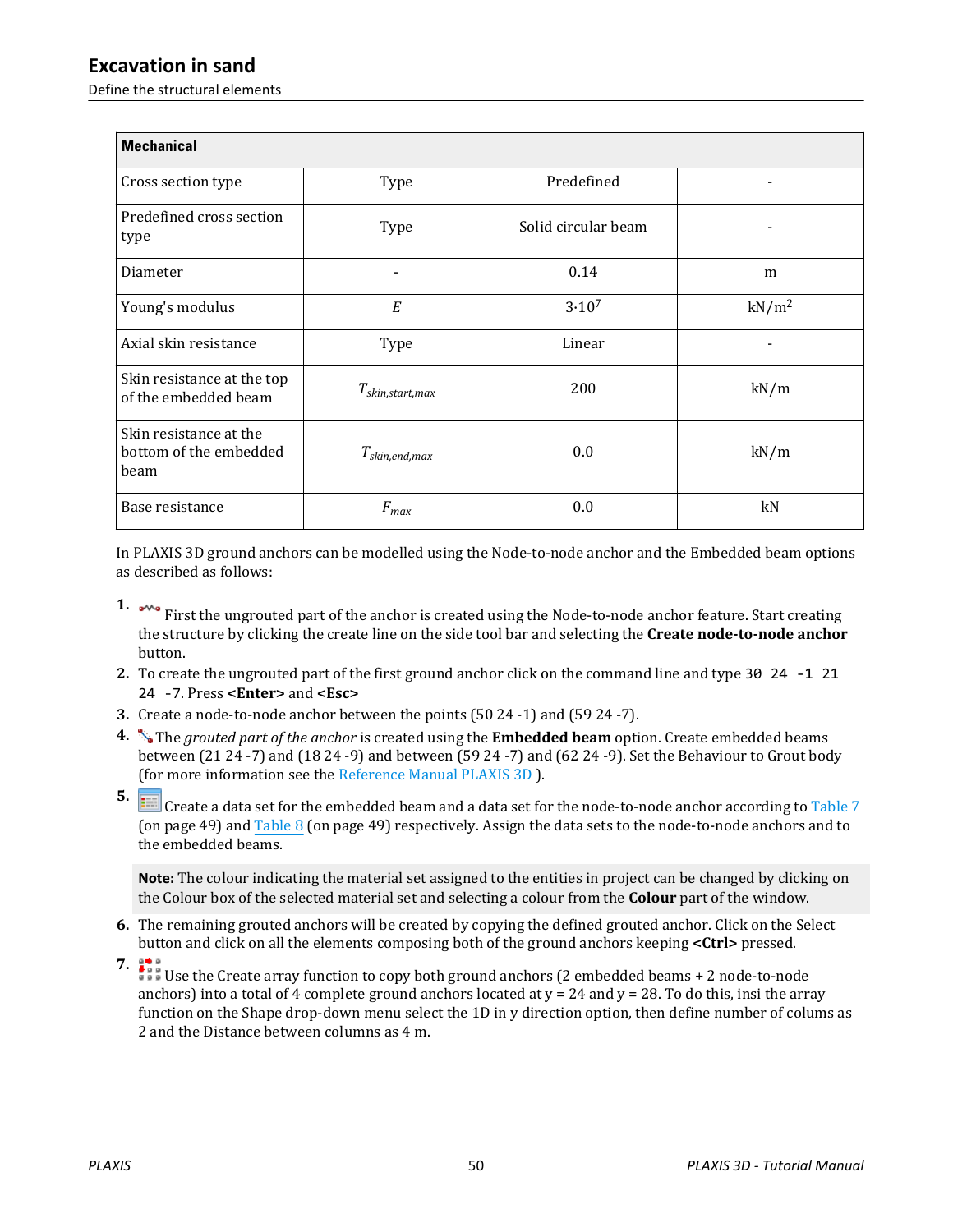## <span id="page-8-0"></span>**8.**

 Multi-select all parts of the ground anchors (8 entities in total). While all parts are selected and **<Ctrl >** is pressed, right-click and select **Group**.

**9.** 庫

 In the **Model explorer** tree, expand the **Groups** subtree by clicking on the (+) in front of the groups. **10.** Click the Group\_1 and rename it to GroundAnchors.

**Note:** The name of the entities in the project should not contain any space or special character except \_ (underscore).

## 2.4.3 Pile sheet walls and loads

The material properties for the structural elements are shown in the table below. These are needed for defining the material in a later step.

### **Table 9: Material properties of pile sheet walls**

| <b>Parameter</b>  | <b>Name</b>      | <b>Sheet pile wall</b> | Unit              |
|-------------------|------------------|------------------------|-------------------|
| <b>General</b>    |                  |                        |                   |
| Type of behaviour | Type             | Elastic                |                   |
| Weight            | γ                | 2.55                   | kN/m <sup>3</sup> |
| <b>Mechanical</b> |                  |                        |                   |
| Isotropic         |                  | No                     |                   |
| Young's modulus   | $E_1$            | $1.46 \cdot 10^{7}$    | kN/m <sup>2</sup> |
|                   | $E_2$            | $7.3 \cdot 10^5$       | kN/m <sup>2</sup> |
| Poisson's ratio   | $v_{12}$         | 0.0                    |                   |
| Thickness         | $\boldsymbol{d}$ | 0.379                  | m                 |
|                   | $G_{12}$         | $7.3 \cdot 10^5$       | kN/m <sup>2</sup> |
| Shear modulus     | $G_{13}$         | $1.27 \cdot 10^6$      | kN/m <sup>2</sup> |
|                   | $G_{23}$         | $3.82 \cdot 10^5$      | kN/m <sup>2</sup> |

To define the sheet pile walls and the corresponding interfaces, follow these steps:

**1.**

Select all four vertical surfaces created as the volume was decomposed. Keeping <Ctrl> pressed, rightclick and select **Create** > **Create plate** option from the appearing menu.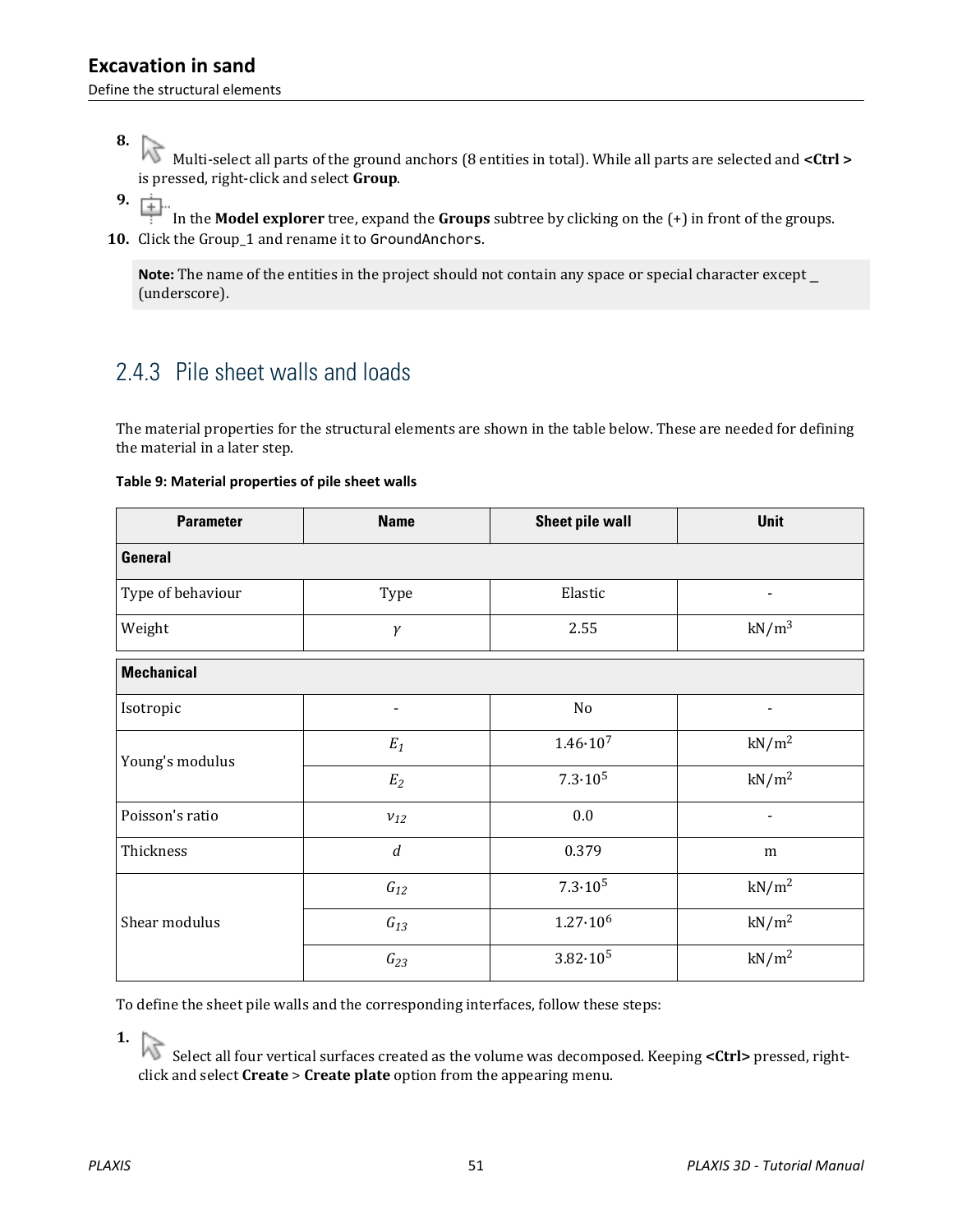- **2.** Create a data set for the sheet pile walls (plates) according to [Table 9](#page-8-0) (on page 51). Assign the data sets to the four walls.
- **3.** As all the surfaces are selected, assign *both* positive and negative interfaces to them using the options in the right mouse button menu (**Create** > **Create positive interface/Create negative interface)**.

**Note:** The term 'positive' or 'negative' for interfaces has no physical meaning. It only enables distinguishing between interfaces at each side of a surface.

**4.** Non-isotropic (different stiffness in two directions) sheet pile walls are defined. The local axis should point in the correct direction (which defines which is the 'stiff' or the 'soft' direction). As the vertical direction is generally the stiffest direction in sheet pile walls, local axis 1 shall point in the z-direction.

To consider the non-isotropic behaviour in the geometry, in the **Model explorer** tree  $\frac{[+]}{[+]}$  expand the subtrees Geometry > Surfaces > Polygon\_Volume\_3\_2 and set AxisFunction to Manual and set Axis1<sub>z</sub> to -1. Do this for all the pile wall surfaces.

### **Note:**

• The first local axis is indicated by a red arrow, the second local axis is indicated by a green arrow and the third axis is indicated by a blue arrow. More information related to the local axes of plates is given in the Reference Manual PLAXIS 3D .

## **5.**

 Create a surface load defined by the points: (34 19 0), (41 19 0), (41 12 0), (34 12 0). The geometry is now completely defined (see Figure 32 (on page 52)).



*Figure 32: Structure mode - Complete project geometry*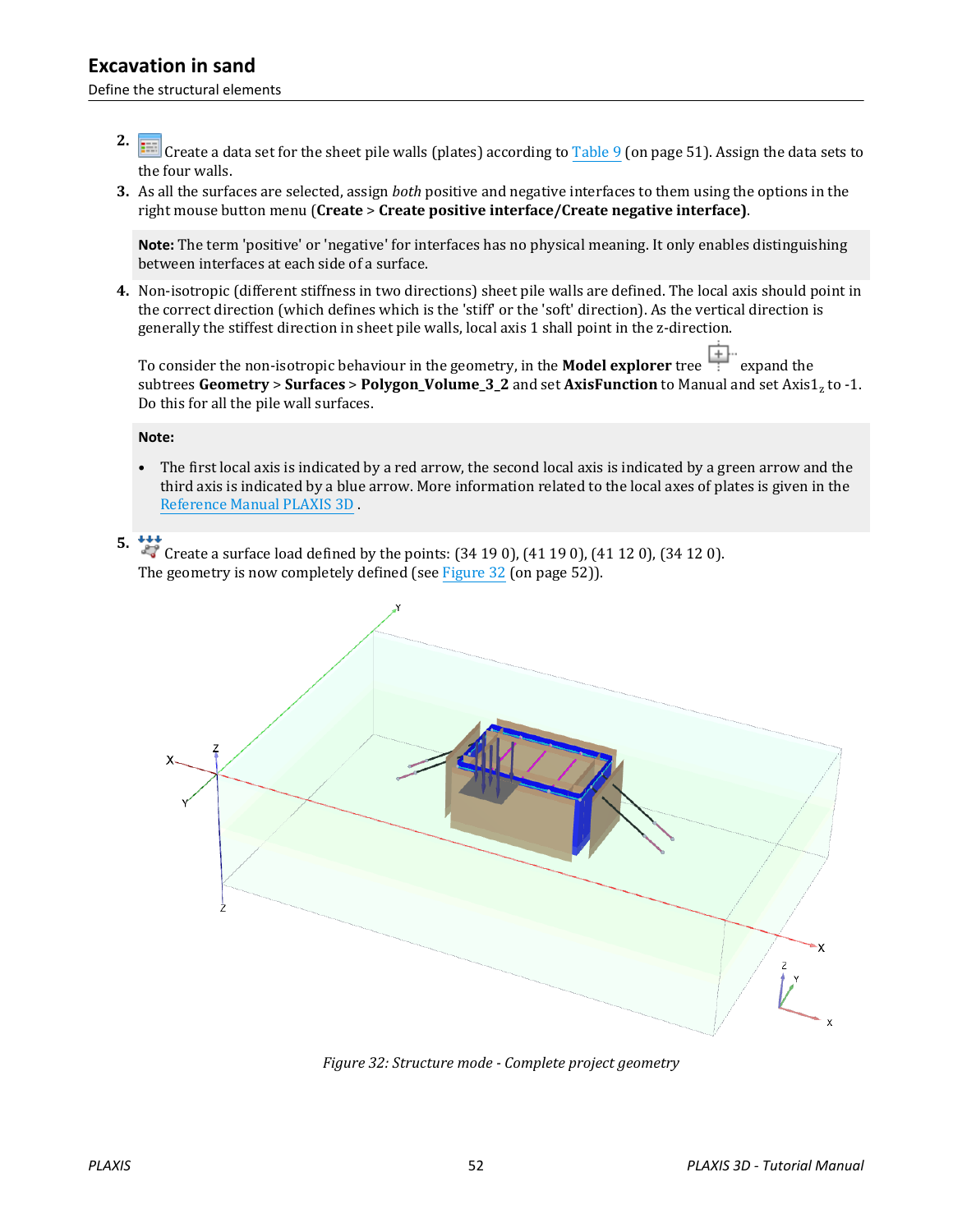# 2.5 Generate the mesh

- **1.** Proceed to the **Mesh Mode**.
- **2.** Select the surface representing the excavation. Then in the **Selection explorer** set the value of **Coarseness factor** to 0.25.
- **3.** Set the element distribution to **Coarse**. Uncheck the box for **Enhanced mesh refinements**. Click the

**Generate mesh** button **to** to generate the mesh.

**Note:** The **Enhanced mesh refinements** are automatically used in mesh generation. More information is available in the Reference Manual PLAXIS 3D .

- **4.** Click the **View mesh** button  $\mathbb{R}^n$  to view the mesh. Hide the soil in the model to view the embedded beams.
- **5.** Click on the **Close** tab to close the Output program and go back to the **Mesh mode** of the Input program.

# 2.6 Define the calculation

The calculation consists of *6 phases*. The initial phase consists of the generation of the initial stresses using the **K0 procedure**. The next phase consists of the installation of the sheet piles and a first excavation. Then the walings and struts will be installed. In phase 3, the ground anchors will be activated and prestressed. Further excavation will be performed in the phase after that. The last phase will be the application of the additional load next to the pit.

- **1.** Click on the **Staged construction** tab to proceed with definition of the calculation phases.
- **2.** The initial phase has already been introduced. Keep its calculation type as **K0 procedure**. Make sure all the soil volumes are active and all the structural elements are inactive.
- **3.** The Add a new phase (Phase\_1). The default values of the parameters will be used for this calculation phase.
- **4.** Deactivate the first excavation volume (from z=0 to z=-1).
- **5.** In the **Model explorer**, activate all plates and interfaces by clicking on the checkbox in front of them.

The active elements in the project are indicated by a green check mark in the **Model explorer**.

**Note:** To visualize more clearly the activated elements the soil layers can be hidden, this can be done by right clicking the soil volume of interest and selecting **Hide**.

- .
- **6.** Add a new phase (Phase\_2). The default values of the parameters will be used for this calculation phase.
- **7.** In the **Model explorer** activate all the beams.
- **8.**  $\overline{\bullet}$  Add a new phase (Phase\_3). The default values of the parameters will be used for this calculation phase.
- **9.** In the **Model explorer** activate the **GroundAnchors** group.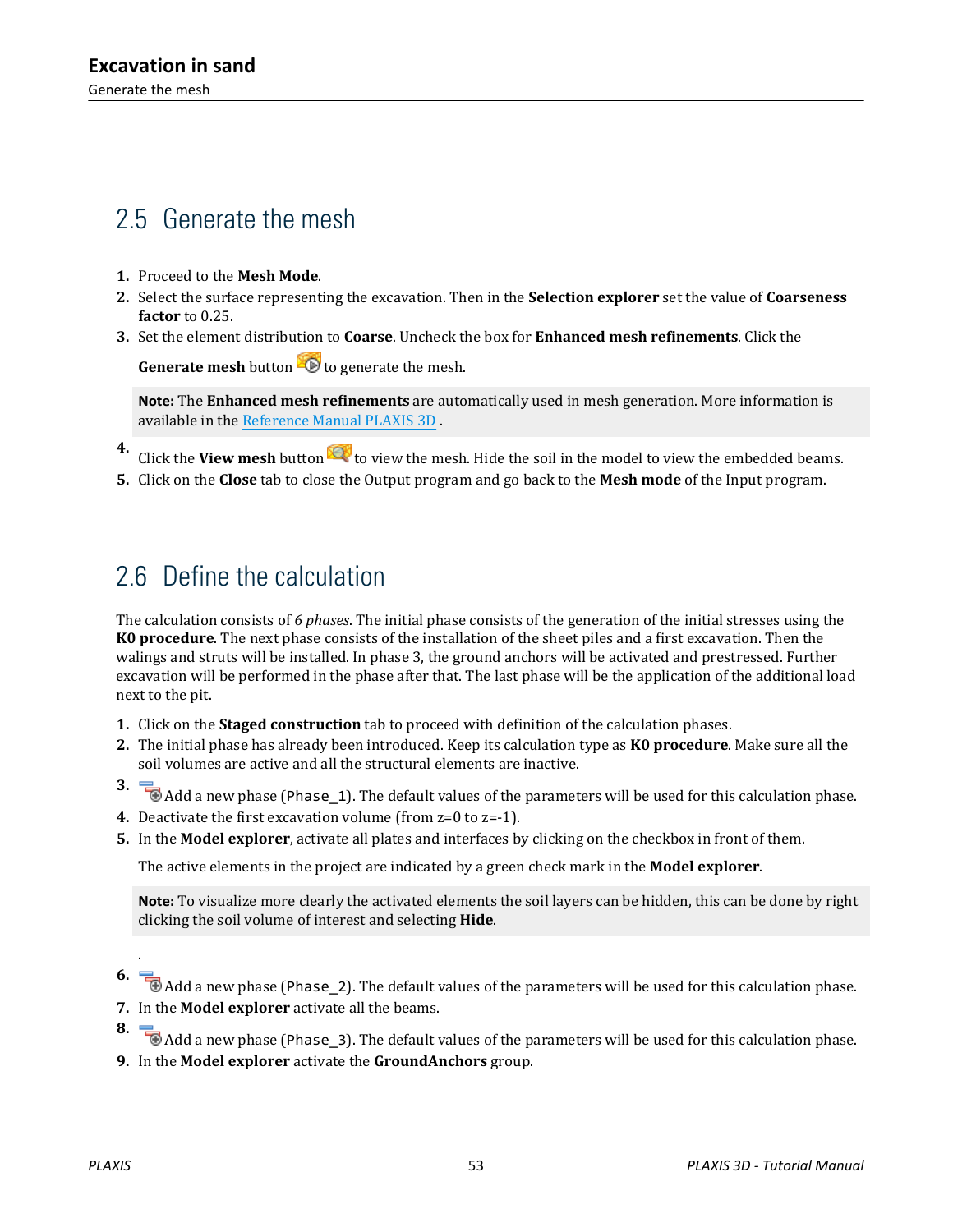Define the calculation

**10.**

Select one of the node-to-node anchors.

- **11.**
	- In the **Selection explorer** expand the node-to node anchor features.
- **12.** Click on the **Adjust prestress** checkbox. Enter a prestress force of 200kN as displayed in Figure 33 (on page 54).



*Figure 33: Node-to-node anchor in the Selection explorer*

**13.** Do the same for all the other node-to-node anchors.

**14.**  $\Box$  Add another phase (Phase\_4). The default values of the parameters will be used for this calculation phase.

**15.**

Select the soil volume to be excavated in this phase (between  $z=-1$  and  $z=-6.5$ ).

**16.** 庄

 In the **Selection explorer** under **WaterConditions** feature, click on the **Conditions** and select the **Dry** option from the drop-down menu as in Figure 34 (on page 54).



*Figure 34: Water conditions in the Selection explorer*

- **17.** Deactivate the volume to be excavated (between  $z = -1$  and  $z = -6.5$ ).
- **18.** Hide the soil and the plates around the excavation.
- **19.**
	- Select the soil volume below the excavation (between  $z = -6.5$  and  $z = -9.5$ ).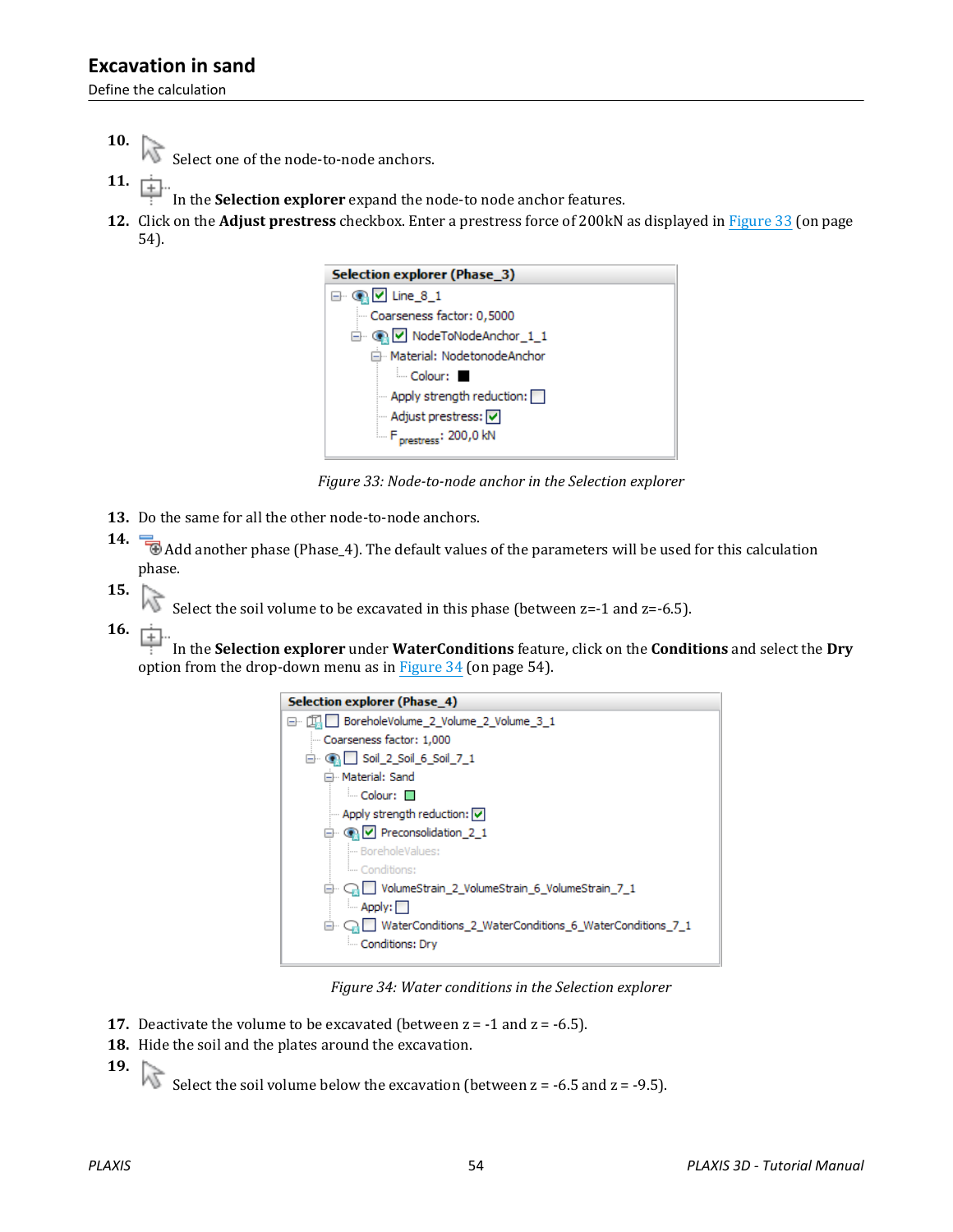Define the calculation

- **20.** In **Selection explorer** under **WaterConditions** feature, click **Conditions** and select **Head** from the dropdown menu. Enter  $z_{ref}$  = -6.5 m.
- **21.** ΜÇ
	- Select the soft clay volume below the excavation.
- **22.** Set the water conditions to **Interpolate**.
- **23. Preview this calculation phase.**
- **24.** Click the **Vertical cross section** button in the **Preview** window and define the cross section by drawing a line across the middle of excavation.

**Note:** Hold **<Shift>** when drawing to get a straight line.

- **25.** From **Stresses** > **Pore pressures** menu select the p<sub>steady</sub> option.
- **26.** Display the contour lines for steady pore pressure distribution. Make sure that the **Legend** > **View** option is checked. The steady state pore pressure distribution is displayed in Figure 35 (on page 55). Scroll the wheel button of the mouse to zoom in or out to get a better view.
- **27.** Change the legend settings to:
	- Scaling: manual
	- Maximum value: 0
	- Number of intervals: 18



*Figure 35: Preview of the steady state pore pressures in Phase\_4 in a cross section*

- **28.** Click on the **Close** button to return to the Input program.
- **29.** Add another phase (Phase\_5). The default values of the parameters will be used for this calculation phase.
- **30.** Activate the surface load and set  $\sigma_z$  = -20 kN/m<sup>2</sup>.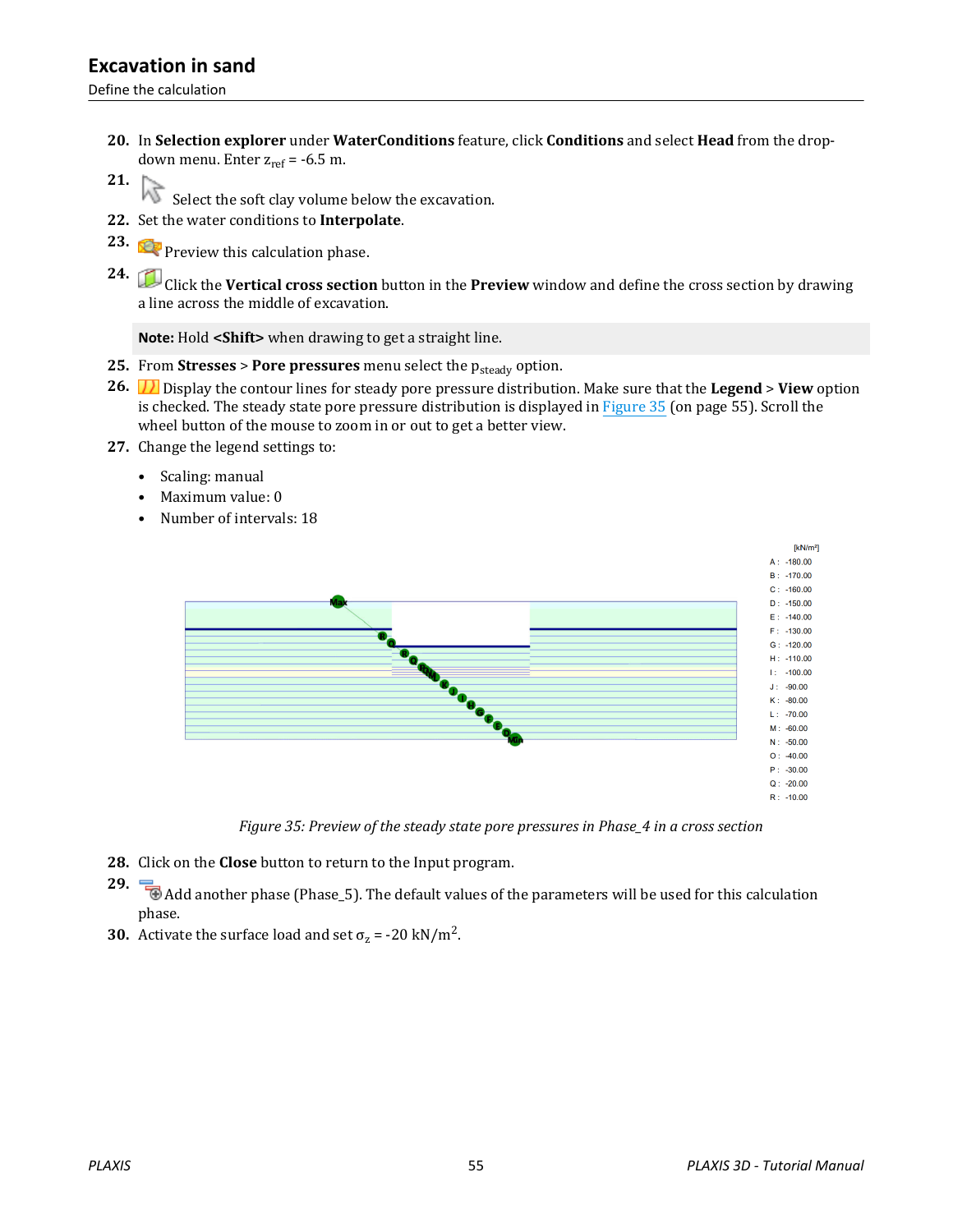## 2.6.1 Execute the calculation

Before starting the calculation process, some stress points next to the excavation pit and loading are selected to plot a stress strain curve later on.

- **1.** Click the **Select points for curves** button .
	- The model and **Select points** window will be displayed in the Output program.
- **2.** Define (37.5 19 -1.5) as **Point-of-interest coordinates**.

**Note:** The visualization settings can be changed from the menu. For more information refer to Reference Manual PLAXIS 3D .

- **3.** Click the **Search closest** button. The number of the closest node and stress point will be displayed.
- **4.** Click the checkbox in front of the stress point to be selected. The selected stress point will be shown in the list.
- **5.** Select also stress points near the coordinates (37.5 19 -5), (37.5 19 -6) and (37.5 19 -7) and close the **Select points** window.
- **6.** Click the **Update** button to close the Output program.
- **7.**  $\int_{a}^{b}$  Start the calculation process.
- **8.** Save the project when the calculation is finished.

### **Note:**

- Instead of selecting nodes or stress points for curves before starting the calculation, points can also be selected after the calculation when viewing the output results. However, the curves will be less accurate since only the results of the saved calculation steps will be considered.
- To plot curves of structural forces, nodes can only be selected after the calculation.
- Nodes or stress points can be selected by just clicking them. When moving the mouse, the exact coordinates of the position are given in the cursor location indicator bar at the bottom of the window.

# 2.7 Results

After the calculations, the results of the excavation can be viewed by selecting a calculation phase from the **Phases** tree and pressing the **View calculation results** button.

**1.** Select the final calculation phase (Phase\_5) and click the **View calculation results** button.

The Output program will open and will show the deformed mesh at the end of the last phase.

**2.** The stresses, deformations and three-dimensional geometry can be viewed by selecting the desired output from the corresponding menus. For example, choose the menu **Stresses** > **Plastic points** to investigate the plastic points in the model.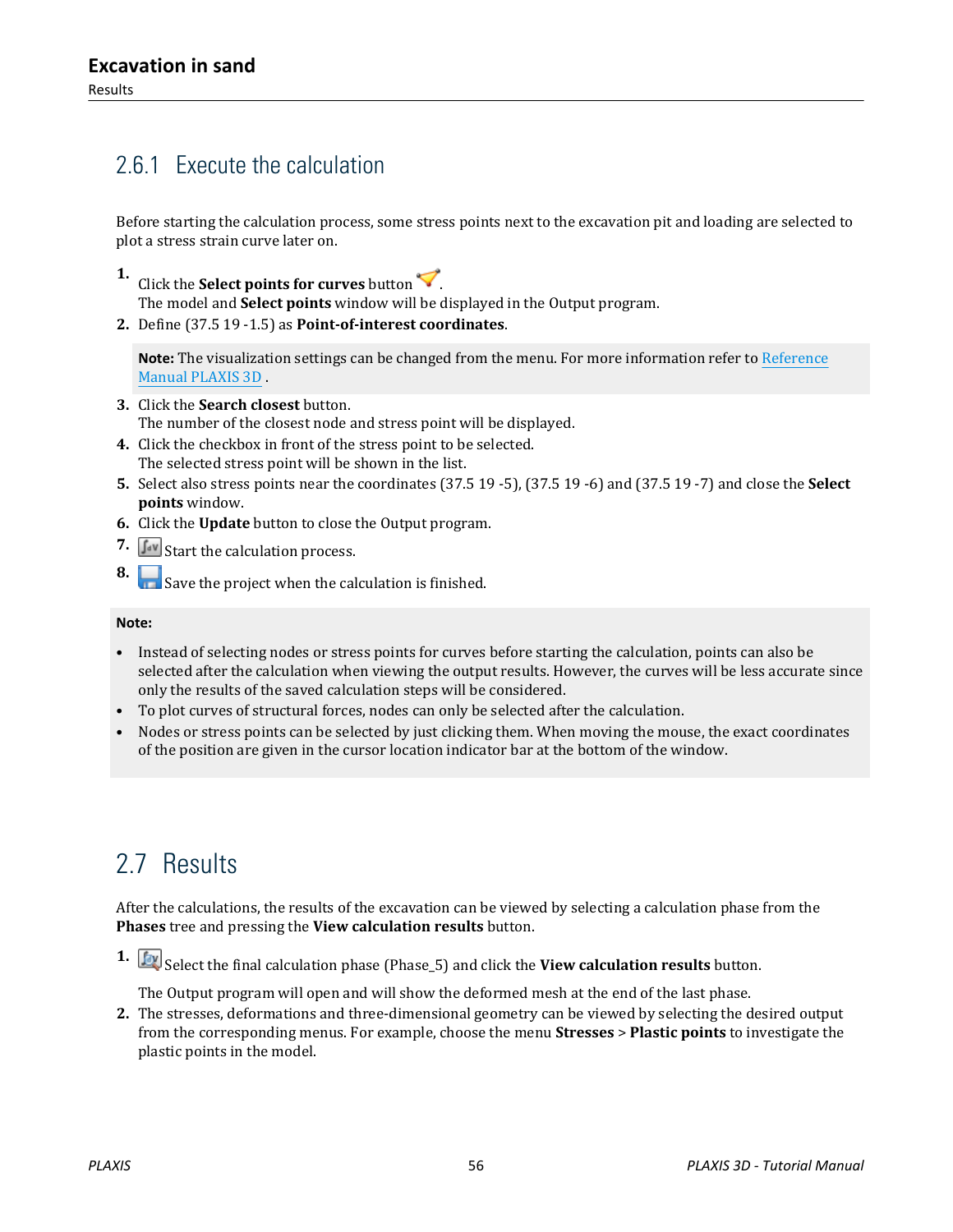**3.** In the **Plastic points** window, select all the options except the **Elastic points** and the **Show only inaccurate points** options (See Figure 36 (on page 57)).

| Plastic points                                                                                                                                                                                              | ×     |
|-------------------------------------------------------------------------------------------------------------------------------------------------------------------------------------------------------------|-------|
| $\sqrt{}$ Failure points<br>Tension cut-off points<br>$\sqrt{\phantom{a}}$ Cap points<br>$\sqrt{\frac{2}{1}}$ Cap + hardening points<br>$\vee$ Hardening points<br>$\sqrt{\phantom{a}}$ Liquefaction points |       |
| Elastic points<br>Show only inaccurate points                                                                                                                                                               |       |
|                                                                                                                                                                                                             | Close |

*Figure 36: Plastic points window*

The figure below shows the plastic points generated in the model at the end of the final calculation phase.



*Figure 37: Plastic points at the end of the final phase*

The graph will now show the major principal strain against the major principal stress. Both values are zero at the beginning of the initial conditions. After generation of the initial conditions, the principal strain is still zero whereas the principal stress is not zero anymore. To plot the curves of all selected stress points in one graph, follow these steps: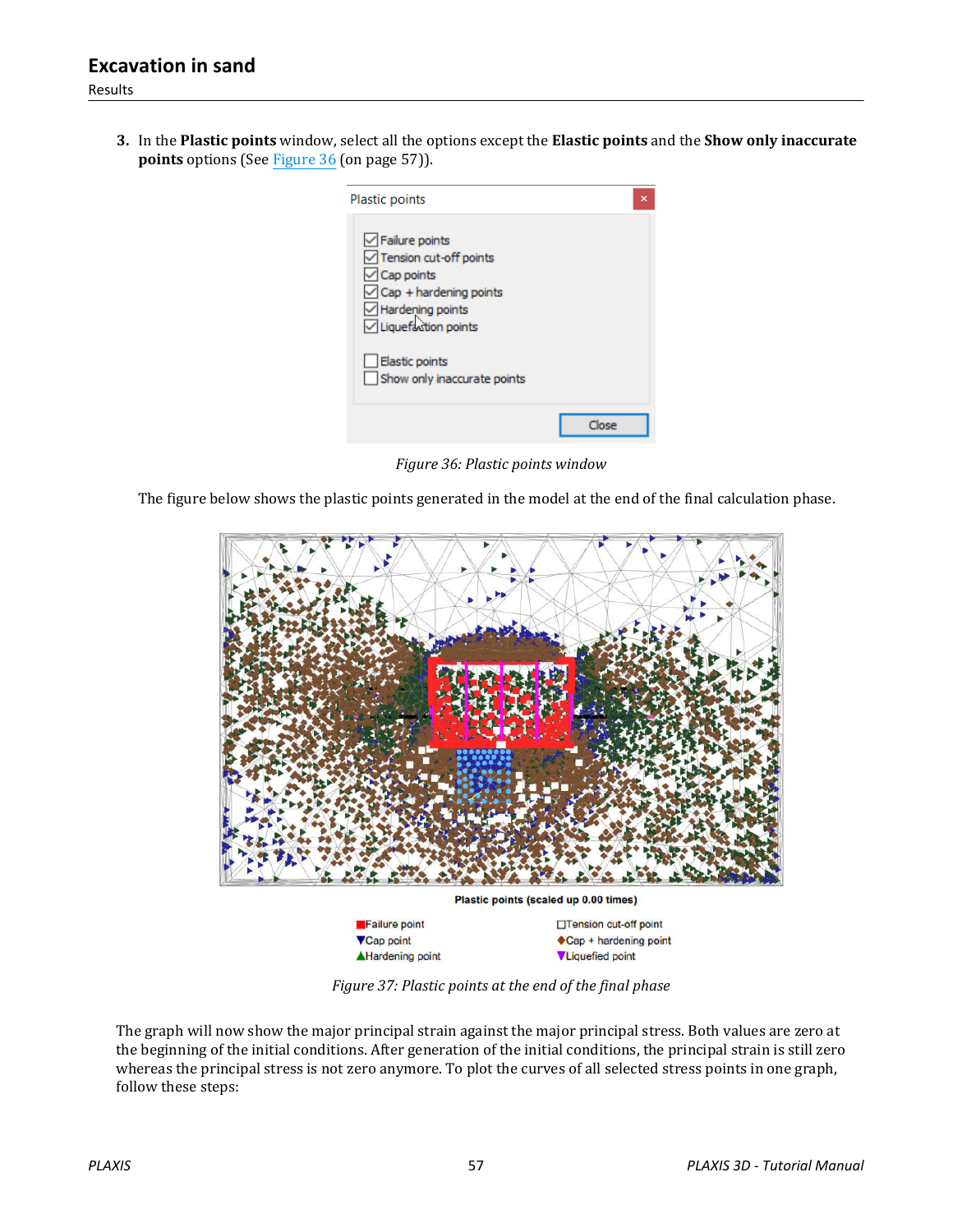Results

- **1.** Right-click and select **Add curve** > **From current project**.
- **2.** Generate curves for the three remaining stress nodes in the same way.

| X-Axis                                                | Y-Axis                                                |
|-------------------------------------------------------|-------------------------------------------------------|
|                                                       |                                                       |
| Stress point 14900 * < Soil_2_1 > (37.178; 19. $\vee$ | Stress point 14900 * < Soil 2 1 > (37.178; 19. $\vee$ |
| <b>□</b> Deformations                                 | <b>ED</b> - Deformations                              |
| Fill- Total cartesian strains                         | <b>⊟</b> Stresses                                     |
| □ Total strains                                       | The Cartesian effective stresses                      |
| $-\epsilon_1$                                         | <b>El</b> Cartesian total stresses                    |
| ⊩εչ                                                   | Principal effective stresses                          |
| ⊢εց                                                   | $-a_1$                                                |
| $-\frac{(\epsilon_1+\epsilon_3)}{2}$                  | …σ' <sub>Σ</sub>                                      |
| $(\epsilon_1 - \epsilon_3)/2$                         | $-\sigma_3$                                           |
| $-\epsilon$ <sub>V</sub>                              | $-(\sigma_1+\sigma_3)/2$                              |
| $-\mathbf{v}_\mathbf{s}$                              | ∣… p'                                                 |
| Fi-Stresses                                           | l∾q                                                   |
|                                                       | $\mathsf{L}$ . T <sub>mob</sub>                       |
|                                                       | w                                                     |
| $\sqrt{}$ Invert sign                                 | $\sqrt{}$ Invert sign                                 |

*Figure 38: Curve generation window*

The graph will now show the stress-strain curves of all four stress points.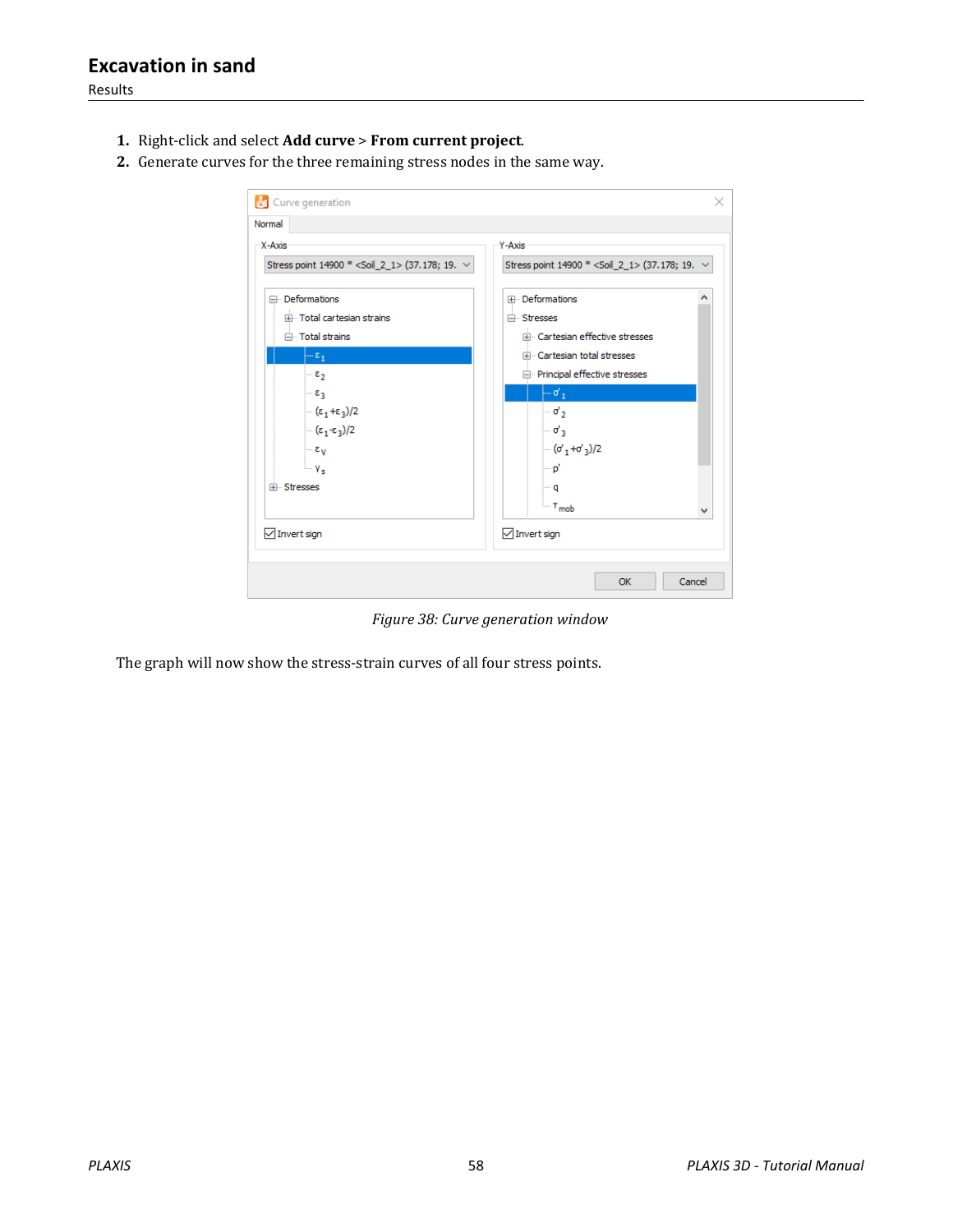Results



*Figure 39: Stress - Strain curve*

To see information about the markers, make sure the menu item **View** > **Value indication** is checked and hold the mouse on a marker for a while. Information about the coordinates in the graph, the number of the point in the graph, the number of the phase and the number of the step is given. Especially the lower stress points show a considerable increase in the stress when the load is applied in the last phase.

### **Note:**

- To re-enter the **Curve generation** window (in the case of a mistake, a desired regeneration or a modification), select the menu item **Format** > **Curve settings**. As a result the **Curves settings** window appears, on which the **Regenerate** button should be clicked.
- The menu item **Format** > **Chart settings** menu may be used to modify the settings of the chart.

To create a stress path plot for stress node (37.5 19 -1.5) follow these steps:

- **1.** Create a new chart.
- **2.** In the **Curves generation** window, select node (37.5 19 -1.5) from the drop-down menu of the x-axis of the graph and σ'yy under **Cartesian effective stresses**.
- **3.** Select node (37.5 19 -1.5) from the drop-down menu of the y-axis of the graph. Select σ'zz under **Cartesian effective stresses**.
- **4.** Click **OK** to confirm the input.